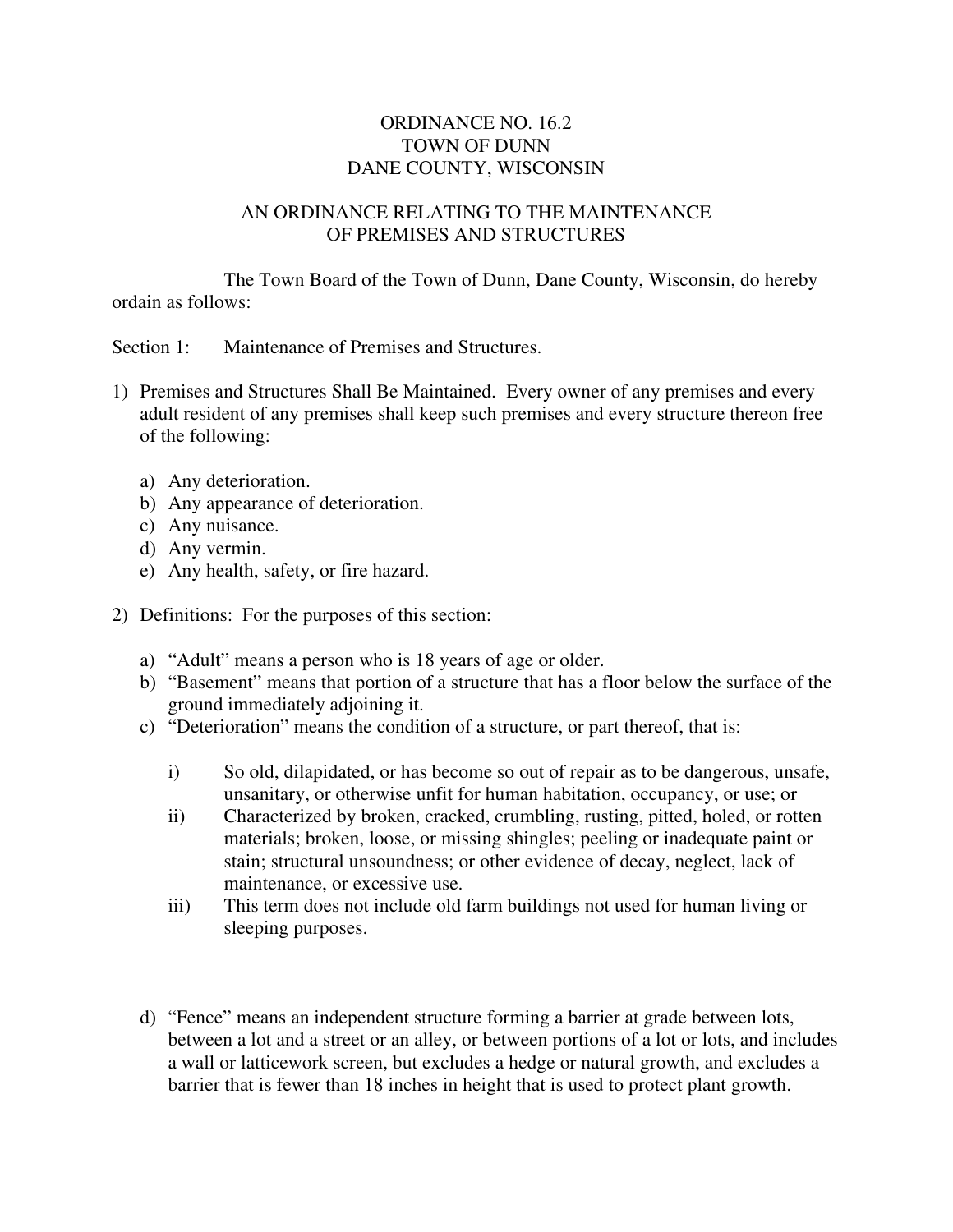- e) "Nuisance" means any one of more of the following conditions or items:
	- i) Any nuisance known at common law, in equity jurisprudence, as described by the Wisconsin Statutes, or as described by the Town's ordinances.
	- ii) Any attractive nuisance that may prove detrimental to the health or safety of any person on any premises or in any structure. This includes, but is not limited to: open basements and excavations that are not barricaded so as to prevent any person from falling into the basement or excavation; unused iceboxes, refrigerators, and freezers in which a person could be trapped; and any structurally unsound fence or structure.
	- iii) Any abandoned, inoperable, or unlicensed vehicle, or any vehicle part, that is visible, in whole or in part, from the ground at any place other than on the premises.
	- iv) The following items, if any such item is visible, in whole or in part, from the ground at any place other than on the premises for a period of time exceeding 48 hours: household furnishings, furniture, and appliances. This does not include furniture intended for outdoor use.
	- v) Any building material, if any such material is visible, in whole or in part, from the ground at any place other than on the premises for a period of time exceeding 5 days, and the building material has not been used, in whole or in part, as a part of a building project during those 5 days.
	- vi) Any accumulation of stagnant water.
	- vii) Any plant, tree, or other vegetation that constitutes a hazard to any person, such as a dead or dying tree or vine.
	- viii) Any uncovered soil that is subject to erosion.
	- ix) Any poison ivy, poison oak, poison sumac, or similar vegetation.
	- x) All solid waste including, but not limited to: all waste and all animal, fish, fowl, or vegetable matter incident to or resulting from the use, preparation, or storage of food (except properly maintained composting material); rubbish; waste material, combustible and noncombustible, resulting from housekeeping or an ordinary mercantile enterprise; debris; street cleanings; excelsior, paper, ashes, cinders, tin cans, bottles and broken glass; and significant amounts of grass clippings, brush, and loose leaves.
	- xi) Any garbage not in a secure storage facility.
- f) "Owner" means every person who holds title, or part of the title, to a structure or premises.
- g) "Premises" means a parcel of land.
- h) "Resident" means every person who occupies a structure or premises.
- i) "Structure" means anything constructed or erected that requires location on the ground or is attached to something having location on the ground, including a building, dwelling, fence, free standing wall, driveway, sign, or other advertising medium.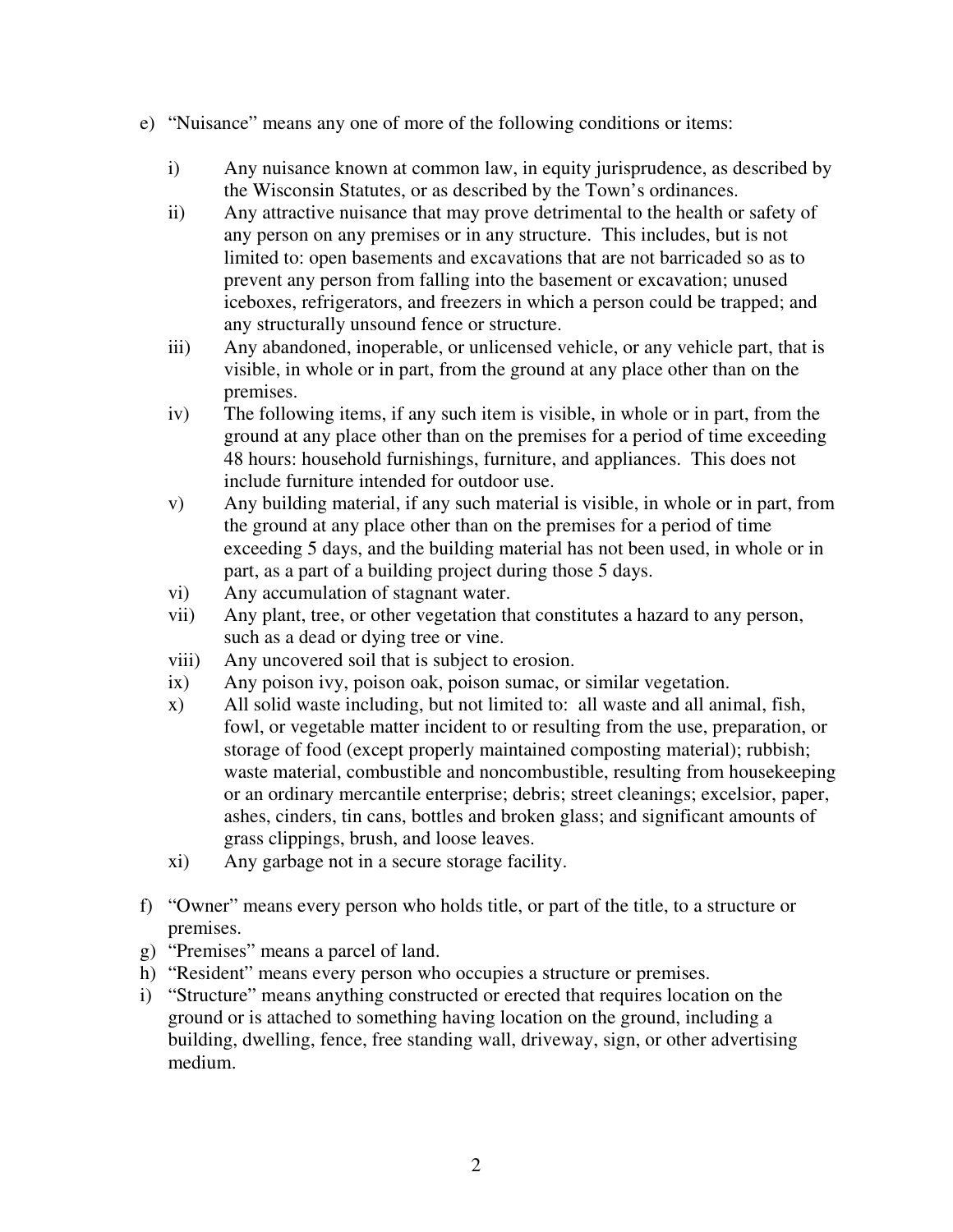- j) "Vermin" means one or more rats, termites, or cockroaches, and other rodents, insects, or pests that constitute an actual or potential health hazard, excluding flies and mosquitoes that are not inside a structure.
- 3) Enforcement
	- a) Inspection of Premises and Structures. The Building Inspector, the Public Works Supervisor, and the Fire Chief are each authorized to make one or more inspections of any premises or structure to determine whether such premises or structure comply with this section. The Building Inspector, the Public Works Supervisor, and the Fire Chief are each authorized to obtain a special inspection warrant pursuant to secs.66.122 and 66.123, Stats. The Building Inspector, the Public Works Supervisor, and the Fire Chief may act pursuant to sec. 66.05, Stats.
	- b) Notice. Whenever the Building Inspector, Public Works Supervisor, or Fire Chief believes that a violation of this section has occurred, the Building Inspector, Public Works Supervisor, or Fire Chief shall provide written notice of the violation to any owner of the premises, any adult resident of the premises, or any combination thereof as the Building Inspector, Public Works Supervisor, or Fire Chief deems appropriate. The notice may be addressed to an owner or resident by name or as "owner" or "Resident". The notice mailed to any owner shall be mailed to the address to which the property tax bills for the premises are sent. The notice mailed to any resident shall be mailed to the resident's address. Notice is effective upon mailing.
	- c) 30-Day Correction Period. The owner, owners, adult resident, or adult residents to whom a notice has been mailed shall have 30 days from the effective date of the notice to correct the violation.
	- d) Defenses to Charge. It shall be a defense to any charge under this section that:
		- i) The person charged does not have the legal right to correct the condition upon which the charge is based.
		- ii) A different person or persons have the legal responsibility to correct the condition upon which the charge is based.
		- iii) The person charged does not have a legal right to reside on the premises and resides on the premises pursuant to permission that may be revoked at any time.
		- iv) An item or items have been placed near a highway for the purpose of removal from the premises within 24 hours.
	- e) Forfeiture. In the event a violation of this section is not corrected within the 30-day correction period, each person found guilty of such a violation shall forfeit not less than \$25.00 not more than \$200.00 for each violation plus all costs, fees, penalties, assessments, surcharges, and other charges that are or can be imposed by state law. Each day a violation occurs or exists after the effective date of the notice shall be considered a separate violation.
	- f) Town Agreement After Forfeiture Is Imposed. In the event a forfeiture is imposed under this section, the Town and any owner or any resident may stipulate that the